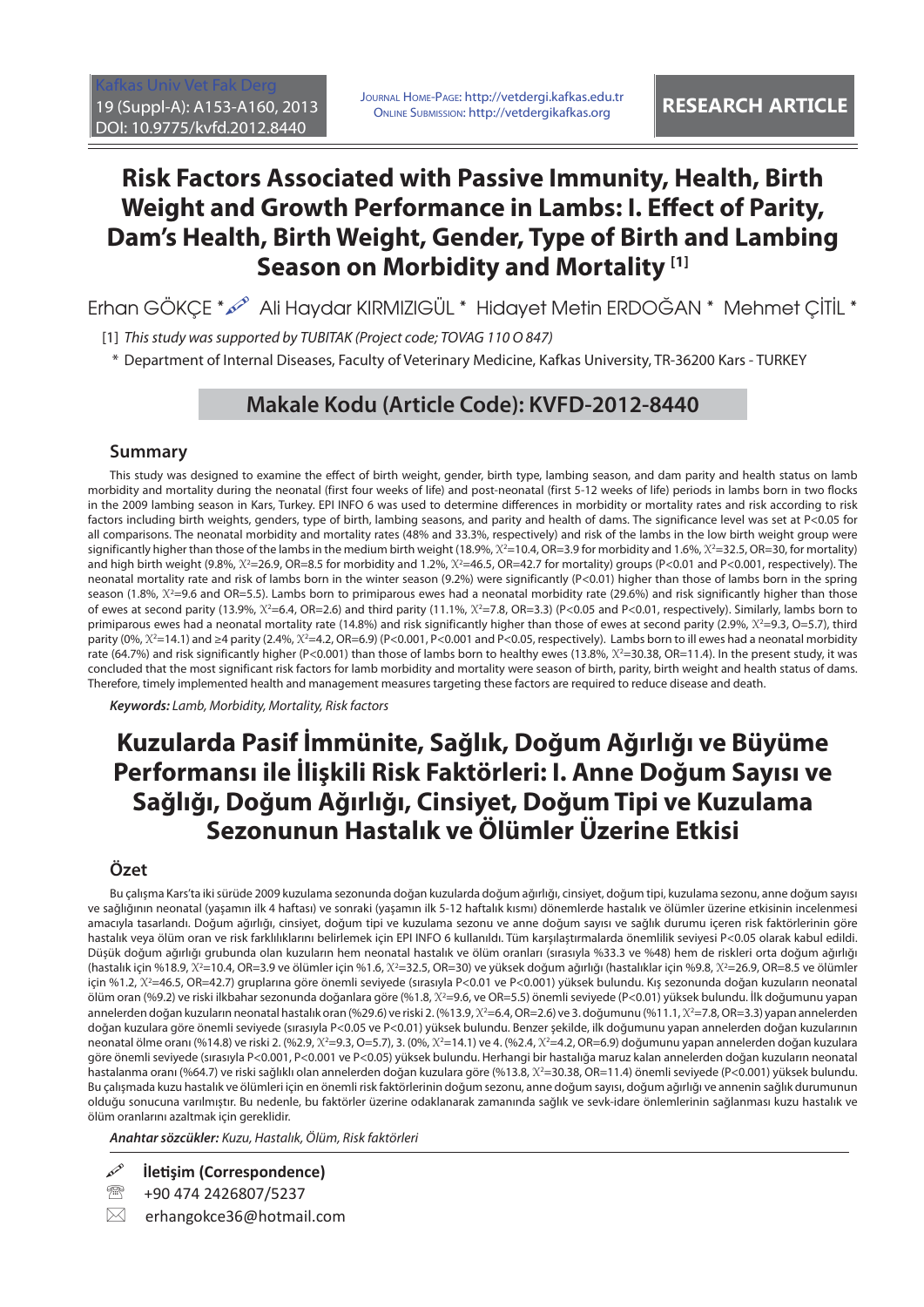# **INTRODUCTION**

High lamb morbidity and mortality during the first 12 weeks of life or the pre-weaning period cause the considerable economic loss, and greatly reduce the efficiency and profitability of lamb production. In many flocks worldwide, 6.9 to 37.5% of lambs die by three months of age [1-8](#page-7-0) with neonatal lambs being at greater risk particularly during the first week of life  $9-11$ . In a study conducted in Kars region<sup>6</sup>, the neonatal morbidity and mortality rates of lambs were determined as 48.6% and 20.8%, respectively, which is above economically acceptable rates. Some flocks experience severe losses, which may reduce the farmers' motivation for keeping sheep  $\frac{1}{1}$ .

Although the majority of producers are aware that an efficient and profitable system would minimise lamb morbidity and mortality, currently applied management programmes may overlook the underlying factor, which would in return increase the risk of morbidity and mortality <sup>2,4</sup>. In a previous study <sup>6</sup> conducted on neonatal morbidity and mortality in this region, the majority of mortalities and morbidities in lambs were reported to have arisen from noninfectious causes such as birth stress, trauma, starvation due to hypothermia and mismothering, abdominal mass caused by trichobezoar, lameness, and congenital abnormality. It was indicated that the primary causes of neonatal diseases vary with environmental conditions and flock management. It has been suggested that lamb mortality could be reduced only if the specific causes of mortality on a given farm are identified and eliminated <sup>2,12,13</sup>. Nevertheless, as the main causes of lamb mortality in different production systems and countries display similarity, it would be more appropriate to identify all underlying factors associated with mortality and adapt farm and lambing management practices accordingly in predefined region or farms [2,13-16.](#page-7-0) The main problems encountered in sheep production are diseases, malnutrition and poor management, which often result in reduced productivity and increased mortality. Management factors that have significant effect on lamb survival include the nutrition and immune status of the ewe, good hygiene practices and the colostrum intake of the lamb [2,15,17,18.](#page-7-0)

In order to prevent mortality, losses in production and profitability and high treatment costs, the adaptation and implementation of management practices could prove to be a useful alternative for the reduction and elimination of risk factors involved in disease development. Firstly, risk factors that predispose lambs to the development of disease must be identified <sup>[2](#page-7-0)</sup>. In this respect, investigations are recommended to focus on the effect of multiple factors, including breed, age of dam, parity, gender, type of birth, birth weight, behaviour of the lamb and dam (ewe/ lamb interaction) after birth, environmental factors such as lambing season, farm management (the feeding of dams particularly during gestation, good hygiene practices and

colostrum intake), on mortalities [2,9,13,17,18](#page-7-0). However, to date, only a very limited number of studies have been conducted on the effect of environmental or flock management factors on morbidity. The impact of predisposition factors on morbidity and mortality varies from country to country in relation to varying conditions, such as the environment and the breeds raised. Nonetheless, it is interesting that very little research has been carried out in Turkey to determine the overall level of lamb mortality and morbidity, and to identify the underlying causes and other management factors that may have effect.

Despite the already significant contribution of sheep breeding to the national economy, it is imperative that the productive performance of the ovine population meets the increasing domestic demand for animal proteins. This can be achieved by increasing the number of lambs born per ewe in a given season. This target bears great significance as sheep breeding is a major economic activity in Anatolia, including Kars province. It plays a unique role in the utilisation of vast areas of natural grazing throughout Turkey [19,20.](#page-7-0) The fat-tailed Akkaraman sheep, reared in Central and Eastern Anatolia, have adapted well to harsh environmental conditions and are resistant to unfavourable management conditions, poor feeding, and diseases. Approximately 87% of the sheep population in Turkey consist of the fat-tailed breeds mainly Akkaraman, which is considered valuable owing to its productivity  $20,21$ . In order to meet the increased domestic demand for this breed, it is important that its productive performance is increased and the spread of diseases is prevented. Although lamb morbidity and mortality rates have been reported to be high in this region  $6$ , the risk factors predisposing lambs to morbidity or mortality have not been studied systematically. Therefore, the primary objective of this study was to determine the effect of certain risk factors such as lambing season, birth type, birth weight, gender of lamb, and parity and health status of dam on neonatal (birth to 28 days) and post-neonatal (from 28<sup>th</sup> day to 84<sup>th</sup> day) lamb mortality and morbidity in two crossbreed Akkaraman sheep flocks in Kars province, located in northeastern Turkey. The study also identified the causes of lamb morbidity and mortality in the neonatal and post-neonatal periods. By the quantification of the risk factors, which affected mortality or morbidity, it was possible to identify the points at which changes in management might have decreased the morbidity and mortality rates of the lambs.

# **MATERIAL and METHODS**

## *Animals, Data Collection and Farm Management*

This study was carried out in two sheep farms located in the centre of Kars province in north-eastern Anatolia, Turkey, in 2009. All ewes and lambs were kept under identical feeding and management conditions. Management was typical of North-eastern Anatolian flocks with lambs being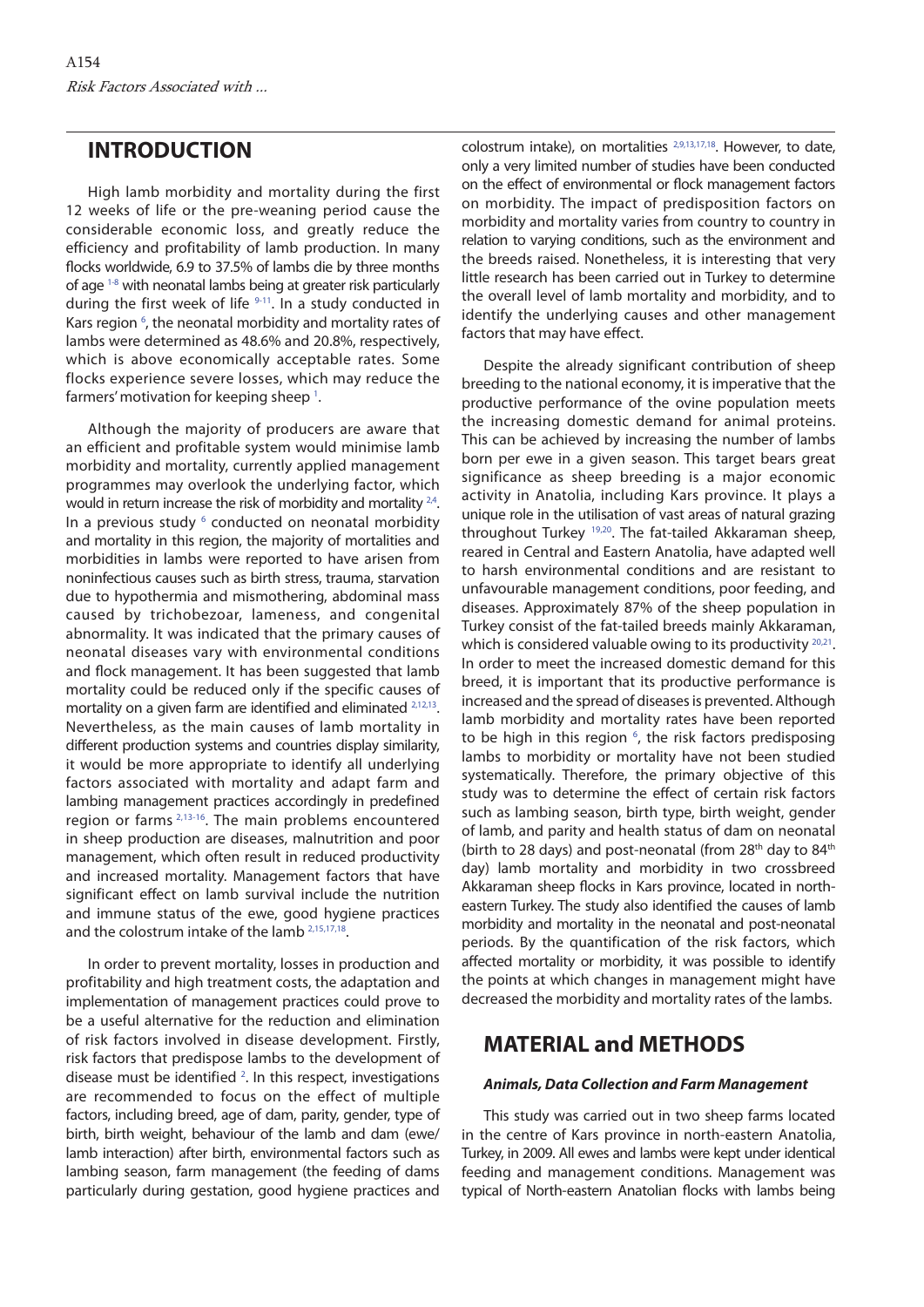born in winter (December to February) or spring (March to May), and being raised intensively. At birth, the lambs were ear-tagged and registered with an individual identification number, and gender, date of birth, parity of dam, and ear tag number and type of birth were recorded for each lamb. The lambs were weighed at birth (before colostrum intake) using a scale [CASIA DB2-150 kg (±30 g)]. After this procedure, lambs were allowed to naturally suckle their dams. The newborn lambs were kept with their dams during their first week of life. After this period, the lambs were transferred to a separate pen and allowed to suckle twice a day (in the morning and evening) for 3 months. Lambs had access to hay after the first week of neonatal life, and to straw and commercial growth feed (Bayramoglu AS, Turkey) as from the third week of life. This feeding regime lasted for three months. Subsequently, lambs were grazed on pasture and supplemented with hay and commercial feed when they were brought in for the night.

#### *Clinical Examination*

Clinical examination and case definition were performed as previously defined by the authors <sup>6</sup>. The health status of the lambs was monitored on farms by visits made on a daily basis during the neonatal period (first 4 weeks of life) and every two days in the post-neonatal period until the 12<sup>th</sup> week of life. Throughout the study period, ewes were determined to have disease (mastitis, pneumonia, enteritis, pregnancy toxaemia etc.) were categorized as ill and recorded with their ear tag number.

### *Statistical Analysis*

The present study was conducted on 301 Akkaraman crossbreeds and 347 lambs born to these ewes. However, lambs, for which no data was able to be collected related to health status and the parameters investigated for their effects on morbidity and mortality, namely, birth weight, gender, birth type, lambing season, dam health status and parity, were not included in the study. Therefore, only 322 lambs, for which data on all the variables investigated in the study was obtained, were used. Data collected by a longitudinal survey were numerically coded and entered into a database (Microsoft Access) and analysed using EPI INFO 6. The lambs were categorized, based on their clinical examination results as healthy or ill. Clinical examination results were categorized for the neonatal (first four weeks of life) and post-neonatal (first 5 to 12 weeks of life) periods with a view to compare morbidity and mortality rates and their relations with variables. Birth weights were categorized as low (≤3 kg), medium (>3 to ≤4 kg) and high (>4 kg). Dam parity was categorized as 1, 2, 3 and ≥4. EPI INFO 6 [chi-squared  $(X^2)$ , odds ratios (OR) and relative risk (RR)] was used to determine the differences in morbidity and mortality rates and risk according to categorical risk factors [birth weight (low, medium, high), parity (1 2, 3, ≥4), gender (male versus female), type of birth (twin versus single), lambing season (winter versus spring), health status

of dams (ill versus healthy)]. The significance level was set at P<0.05.

# **RESULTS**

### *Health Status*

The morbidity and mortality rates in the neonatal period were determined as 17.3% (60/347) and 3.8% (13/347), respectively. The majority of neonatal deaths occurred (84.6%, 11/13) in the first week of life. Diseases determined in the neonatal period were diarrhoea (n=32), suspected septicaemia (n=11), Fatigue-Anorexia Syndrome-FAS (n=11) and pneumonia (n=6). Twenty-five of the diseased lambs re-contracted disease in the period of 5-12 weeks, and 7 of these animals dead. The proportions of lambs that were ill and dead during the period of 5-12 weeks were 32.6% (109/225) and 4.8% (16/334), respectively. Lamb diseases encountered in this period were diarrhoea (n=62), pneumonia (n=25), pneumo-enteritis (n=12), and suspected septicaemia (n=4), while in some other animals the disease remained unclassified (n=6). [Table 1](#page-3-0) presents the morbidities and mortalities during the neonatal and postneonatal periods on the basis of gender, type of birth, birth weight, lambing season, dam health status and parity.

The strength of statistical associations (*X*<sup>2</sup> ) and some epidemiological parameters (OR and RR) and their 95% confidence intervals for morbidities [\(Table 2\)](#page-4-0) and mortalities [\(Table 3\)](#page-5-0) according to gender, type of birth, birth weight, lambing season, dam health status and parity are presented.

### *Eff ect of Gender, Type of birth, Birth Weight, Lambing Season, Maternal Health Status and Parity on Morbidity and Mortality in the Neonatal and Post-neonatal Periods*

With regard to birth weight, the neonatal morbidity and mortality rates of lambs in the low weight category were significantly (P<0.001) higher than those of medium  $(X^2=10.4$  and  $X^2=32.5$ , respectively) and high  $(X^2=26.9$  and *X*2 =46.5, respectively) birth weight. The neonatal morbidity rate of lambs with medium birth weight was significantly  $(X^2=4.97, P<0.05)$  higher than that of lambs with high birth weight. However, there was no significant difference between the neonatal mortality rates of lambs with medium and high birth weight  $(X^2=0.1 P=0.7)$ . Additionally, there were no significant differences between the postneonatal morbidity and mortality rates of lambs with different birth weights. With regard to lambing season, the neonatal mortality rate of lambs born in the winter season (9.2%) was significantly higher than those born in the spring season (1.8%,  $X^2$ =9.6 P<0.01). However, no significant difference was determined between lambs born in the winter and spring seasons for neonatal morbidity and postneonatal morbidity and mortality rates Twin-born lambs displayed higher morbidity rates during both periods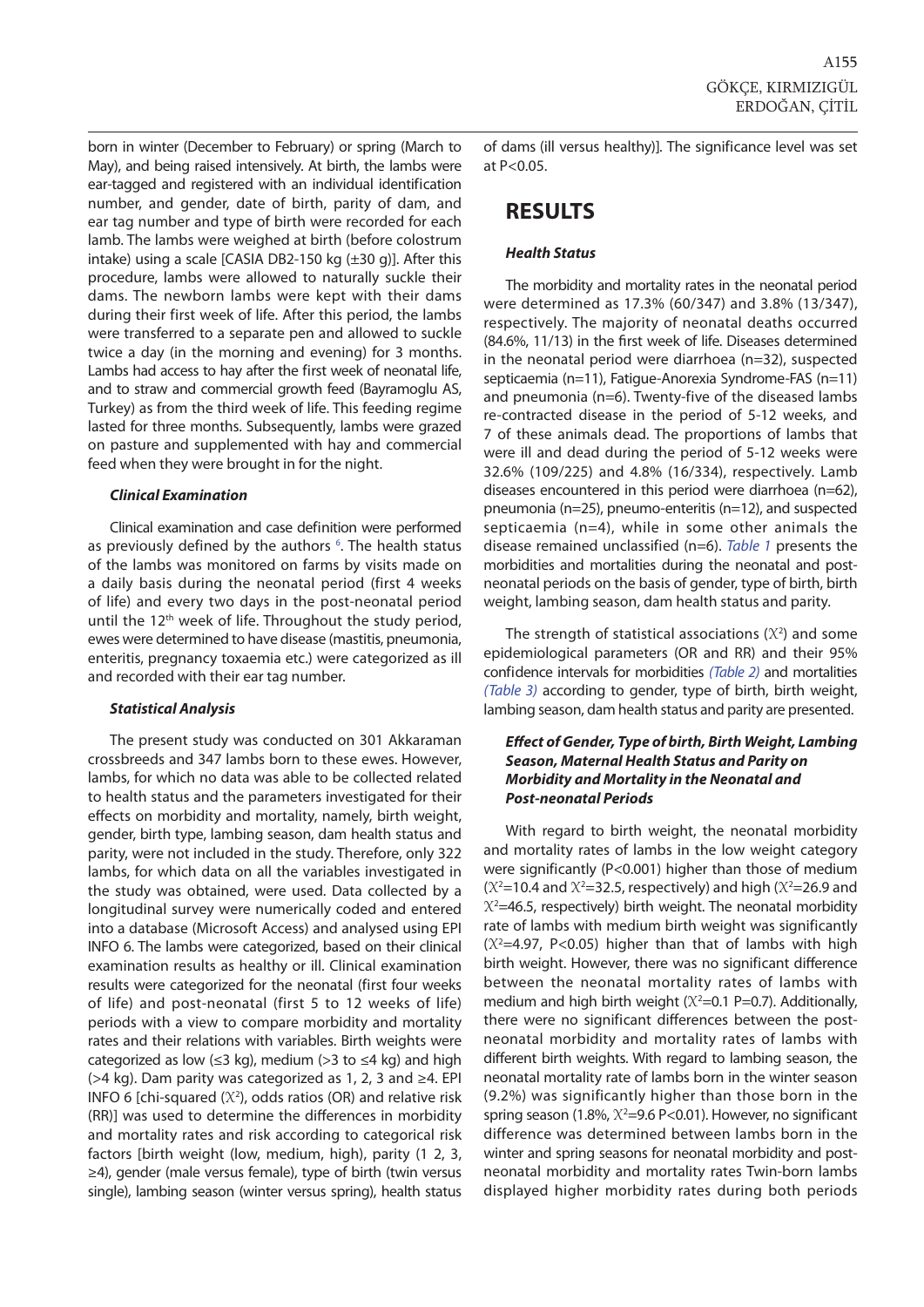<span id="page-3-0"></span>(22.6% and 35.4%, respectively) compared to single-born lambs (14.3% and 31.3%, respectively), but the differences were statistically insignificant ( $X^2$ =3.1 P=0.07 and  $X^2$ =0.4, P=0.4 respectively). Furthermore, there were no significant differences in the neonatal or post-neonatal mortality rates between single- and twin-born lambs [\(Table 2](#page-4-0) and [Table 3\).](#page-5-0)

Neonatal lamb morbidity and mortality rates were higher for the first parity. The neonatal morbidity rate of lambs born to primiparous ewes was significantly higher than that of lambs born to ewes at their second and third parity ( $X^2 = 6.4$  P<0.05 and  $X^2 = 7.8$  P<0.01, respectively), however, no significant difference was observed in comparison to lambs born to ewes with  $\geq 4$  parity ( $X^2 = 1.26$ ) P=0.2). Furthermore, the neonatal mortality rate of lambs born to primiparous ewes was significantly higher than that of lambs born to ewes at their second, third and ≥4 parity (*X*<sup>2</sup> =9.3 P<0.001, *X*<sup>2</sup> =14.1 P<0.001 and *X*<sup>2</sup> =4.2 P<0.05, respectively). However, no significant difference existed between the lambs included in the different parity groups for post-neonatal morbidity and mortality rates. Compared to lambs born to healthy dams, the neonatal morbidity rate of lambs born to ill dams was significantly higher  $(X^2=30.38)$ P<0.001). However, the lambs born to ill and healthy dams did not significantly differ from each other for neonatal mortality and post-neonatal morbidity or mortality rates ([Table 2](#page-4-0) and [Table 3\).](#page-5-0)

## *Epidemiological Parameters for Lamb Morbidity and Mortality with Regard to Various Variables*

Birth weight was a major risk factor for neonatal morbidity and mortality. In the neonatal period, lambs born with low birth weight when compared to those with medium and high birth weight had significantly (P<0.01 to P<0.001) higher risk of morbidity (OR=3.9 RR=2.5 and OR=8.5 RR=4.9, respectively) and mortality (OR=30 RR= 20.3 and OR=42.7 RR=28.8, respectively). Additionally, in comparison to high birth weight lambs, lambs born at medium birth weight had a higher risk of neonatal morbidity (OR=2.1 and RR=1.9) and mortality (OR/RR=1.4), the statistical difference was only evident for morbidity (P<0.05).) However, no significant differences were detected for mortality risk between lambs with medium and high birth weights in the neonatal period (OR/RR=1.4). Although, in general, it was ascertained that the post-neonatal morbidity and mortality risks of low birth weight lambs were higher than those with medium and high birth weights, and those of medium birth weight lambs were higher than those with high birth weight (generally OR>1), these results did not bear any statistical significance. Lambs born in the winter season had a significantly (P<0.01) higher risk of mortality than lambs born in the spring season (OR=5.5 and RR=5.1). However, there were no significant differences in the risk of neonatal morbidity or post-neonatal morbidity and mortality between lambs that were born in the winter and

| Table 1. Kuzularda cinsiyet, doğum ağırlığı, kuzulama sezonu, doğum tipi, annenin doğum sayısı ve sağlık durumuna göre neonatal ve post-neonatal<br>morbidite ve mortalite oranları |                |             |                                                  |                                                                                        |                |                  |              |                |                  |                 |                  |      |
|-------------------------------------------------------------------------------------------------------------------------------------------------------------------------------------|----------------|-------------|--------------------------------------------------|----------------------------------------------------------------------------------------|----------------|------------------|--------------|----------------|------------------|-----------------|------------------|------|
| <b>Factor</b>                                                                                                                                                                       | Group          | $\mathbf N$ | <b>Clinical Examination (%)</b><br><b>Period</b> |                                                                                        |                |                  |              |                |                  |                 |                  |      |
|                                                                                                                                                                                     |                |             |                                                  |                                                                                        |                |                  |              |                |                  |                 |                  |      |
|                                                                                                                                                                                     |                |             | N <sub>1</sub>                                   | <b>Morbidity</b>                                                                       | N <sub>2</sub> | <b>Mortality</b> | $\mathsf{N}$ | N <sub>1</sub> | <b>Morbidity</b> | N <sub>2</sub>  | <b>Mortality</b> |      |
|                                                                                                                                                                                     |                |             | BW (kg)                                          | Low                                                                                    | 27             | 13               | 48.1         | 9              | 33.3             | 18              | $\overline{7}$   | 38.9 |
| Medium                                                                                                                                                                              | 122            | 23          |                                                  | 18.9                                                                                   | $\overline{2}$ | 1.6              | 120          | 42             | 35               | 5               | 4.2              |      |
| High                                                                                                                                                                                | 173            | 17          |                                                  | 9.8                                                                                    | $\overline{2}$ | 1.2              | 171          | 51             | 29.8             | $7\overline{ }$ | 4.1              |      |
| Type of<br><b>Birth</b>                                                                                                                                                             | Twin           | 84          | 19                                               | 22.6                                                                                   | $\overline{2}$ | 2.4              | 82           | 29             | 35.4             | 5               | 6                |      |
|                                                                                                                                                                                     | Single         | 238         | 34                                               | 14.3                                                                                   | 11             | 4.6              | 227          | 71             | 31.3             | 9               | $\overline{4}$   |      |
| Gender                                                                                                                                                                              | Male           | 173         | 32                                               | 18.5                                                                                   | 8              | 4.6              | 165          | 52             | 31.5             | $7\overline{ }$ | 4.2              |      |
|                                                                                                                                                                                     | Female         | 149         | 21                                               | 14.1                                                                                   | 5              | 3.4              | 144          | 48             | 33.5             | $7\overline{ }$ | 4.9              |      |
| Parity                                                                                                                                                                              | $\mathbf{1}$   | 54          | 16                                               | 29.6                                                                                   | 8              | 14.8             | 46           | 13             | 28.2             | $\overline{3}$  | 6.5              |      |
|                                                                                                                                                                                     | $\overline{2}$ | 137         | 19                                               | 13.9                                                                                   | $\overline{4}$ | 2.9              | 133          | 52             | 39.1             | 6               | 4.5              |      |
|                                                                                                                                                                                     | $\overline{3}$ | 90          | 10                                               | 11.1                                                                                   | $\mathbf{0}$   | $\mathbf{0}$     | 90           | 26             | 28.9             | $\overline{3}$  | 3.3              |      |
|                                                                                                                                                                                     | $\geq 4$       | 41          | 8                                                | 19.5                                                                                   | $\mathbf{1}$   | 2.4              | 40           | 9              | 22.5             | $\overline{2}$  | 5                |      |
| Lambing<br>Season                                                                                                                                                                   | Winter         | 98          | 17                                               | 17.3                                                                                   | 9              | 9.2              | 89           | 30             | 33.7             | $\overline{4}$  | $\overline{4}$   |      |
|                                                                                                                                                                                     | Spring         | 224         | 36                                               | 16.1                                                                                   | $\overline{4}$ | 1.8              | 220          | 70             | 31.8             | 10              | 4.5              |      |
| Dam's<br>Health                                                                                                                                                                     | Healthy        | 17          | 11                                               | 64.7                                                                                   | $\overline{2}$ | 11.8             | 15           | 5              | 33.3             | $\mathbf{0}$    | $\Omega$         |      |
|                                                                                                                                                                                     | III            | 305         | 42                                               | 13.8                                                                                   | 11             | 3.6              | 294          | 95             | 32.3             | 14              | 4.8              |      |
|                                                                                                                                                                                     |                |             |                                                  | N: Total number of animals, N1: Number of ill animals, N2: Number of animals that dead |                |                  |              |                |                  |                 |                  |      |

*Table 1.* Neonatal and post-neonatal morbidity and mortality rates in lambs according to birth weight, type of birth, gender, parity, lambing season, and dam health status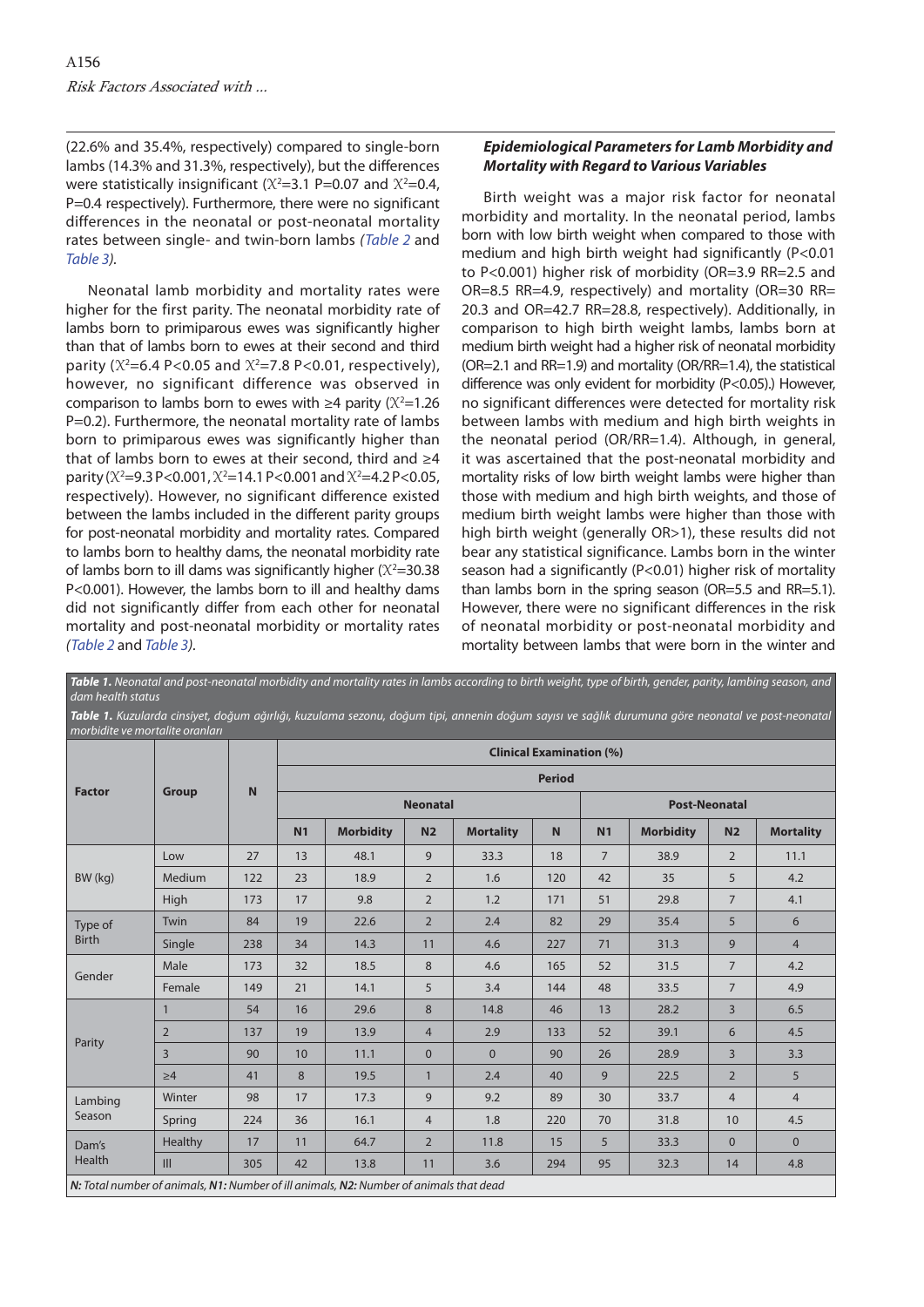<span id="page-4-0"></span>

|                     | Table 2. The effect of birth weight, type of birth, gender, parity, lambing season and dam health status on lamb morbidity<br>Tablo 2. Kuzu hastalıkları üzerine, cinsiyet, doğum ağırlığı, kuzulama sezonu, doğum tipi, annenin doğum sayısı ve sağlığının etkisi |                |            |            |               |           |               |
|---------------------|--------------------------------------------------------------------------------------------------------------------------------------------------------------------------------------------------------------------------------------------------------------------|----------------|------------|------------|---------------|-----------|---------------|
| <b>Factors</b>      | <b>Comparisons</b>                                                                                                                                                                                                                                                 | <b>Period</b>  | $\chi^2$   | <b>OR</b>  | 95% CI        | <b>RR</b> | 95% CI        |
|                     |                                                                                                                                                                                                                                                                    | $\mathbf{1}$   | $10.35***$ | $3.99***$  | 1.52-10.56    | $2.55***$ | 1.35-4.32     |
| <b>Birth Weight</b> | Low vs. Medium                                                                                                                                                                                                                                                     | $\overline{2}$ | 0.10       | 1.18       | $0.37 - 3.61$ | 1.11      | $0.49 - 1.98$ |
|                     |                                                                                                                                                                                                                                                                    | $\mathbf{1}$   | 26.90***   | $8.52***$  | 3.12-23.28    | $4.90***$ | 2.48-8.89     |
|                     | Low vs High                                                                                                                                                                                                                                                        | $\overline{2}$ | 0.63       | 1.49       | $0.49 - 4.48$ | 1.30      | $0.58 - 2.29$ |
|                     |                                                                                                                                                                                                                                                                    | $\mathbf{1}$   | $4.97*$    | $2.13*$    | 1.03-4.42     | $1.91*$   | 1.02-3.61     |
|                     | Medium vs. High                                                                                                                                                                                                                                                    | $\overline{2}$ | 0.86       | 1.26       | $0.74 - 2.14$ | 1.17      | $0.81 - 1.66$ |
|                     |                                                                                                                                                                                                                                                                    | $\mathbf{1}$   | 3.14       | 1.75       | $0.89 - 3.43$ | 1.58      | $0.91 - 2.68$ |
| Type of Birth       | Twin vs. Single                                                                                                                                                                                                                                                    | $\overline{2}$ | 0.46       | 1.20       | $0.68 - 2.12$ | 1.13      | $0.76 - 1.62$ |
| Gender              |                                                                                                                                                                                                                                                                    | $\mathbf{1}$   | 1.13       | 1.38       | $0.73 - 2.63$ | 1.31      | $0.76 - 2.27$ |
|                     | Male vs. Female                                                                                                                                                                                                                                                    | $\overline{2}$ | 0.12       | 0.92       | $0.55 - 1.53$ | 0.94      | $0.67 - 1.33$ |
|                     | 1 vs. 2 lambing                                                                                                                                                                                                                                                    | $\mathbf{1}$   | $6.43*$    | $2.62*$    | 1.14-5.96     | $2.14*$   | 1.12-3.99     |
|                     |                                                                                                                                                                                                                                                                    | $\overline{2}$ | 1.74       | 0.61       | $0.27 - 1.35$ | 0.72      | $0.40 - 1.20$ |
|                     |                                                                                                                                                                                                                                                                    | $\mathbf{1}$   | $7.82**$   | $3.34***$  | 1.29-8.91     | $2.67*$   | 1.23-5.93     |
| Parity              | 1 vs. 3 lambing                                                                                                                                                                                                                                                    | $\overline{2}$ | 0.006      | 0.97       | $0.41 - 2.28$ | 0.97      | $0.51 - 1.76$ |
|                     |                                                                                                                                                                                                                                                                    | $\mathbf{1}$   | 1.26       | 1.74       | $0.60 - 5.12$ | 1.52      | $0.68 - 3.61$ |
|                     | 1 vs. ≥4 lambing                                                                                                                                                                                                                                                   | $\overline{2}$ | 0.37       | 1.36       | $0.46 - 4.05$ | 1.26      | $0.56 - 2.93$ |
|                     |                                                                                                                                                                                                                                                                    | $\mathbf{1}$   | 0.37       | 1.28       | $0.53 - 3.15$ | 1.25      | $0.58 - 2.78$ |
|                     | 2 vs. 3 lambing                                                                                                                                                                                                                                                    | $\overline{2}$ | 2.46       | 1.58       | 0.86-2.92     | 1.35      | $0.90 - 2.07$ |
|                     |                                                                                                                                                                                                                                                                    | $\mathbf{1}$   | 0.78       | 0.66       | $0.25 - 1.83$ | 0.71      | $0.32 - 1.68$ |
|                     | 2 vs. $\geq$ 4 lambing                                                                                                                                                                                                                                             | $\overline{2}$ | 3.71       | 2.21       | $0.91 - 5.46$ | 1.74      | $0.94 - 3.57$ |
|                     |                                                                                                                                                                                                                                                                    | $\mathbf{1}$   | 1.67       | 0.52       | $0.17 - 1.59$ | 0.57      | $0.22 - 1.50$ |
|                     | $3$ vs. $\geq 4$ lambing                                                                                                                                                                                                                                           | $\overline{2}$ | 0.57       | 1.39       | $0.54 - 3.67$ | 1.28      | $0.65 - 2.77$ |
|                     |                                                                                                                                                                                                                                                                    | $\mathbf{1}$   | 0.08       | 1.09       | $0.55 - 2.15$ | 1.07      | $0.61 - 1.87$ |
| Lambing Season      | Winter vs. Spring                                                                                                                                                                                                                                                  | $\overline{2}$ | 0.10       | 1.09       | $0.62 - 1.89$ | 1.05      | $0.72 - 1.51$ |
|                     |                                                                                                                                                                                                                                                                    | $\mathbf{1}$   | 30.38***   | $11.48***$ | 3.67-37.17    | $4.69***$ | $2.61 - 6.65$ |
| Dam's Health        | Ill vs. Healthy                                                                                                                                                                                                                                                    | $\overline{2}$ | 0.007      | 1.04       | $0.31 - 3.45$ | 1.03      | $0.39 - 1.96$ |
|                     | Periods; 1: Neonatal (First 4 weeks of life) 2: Post-Neonatal (Period from the first $5th$ to $12th$ weeks of life), * P<0.05 ** P<0.01 *** P<0.001                                                                                                                |                |            |            |               |           |               |

spring seasons. Twin-born lambs had a higher risk of morbidity in both periods (OR=1.8 RR=1.6 and OR=1.2 RR=1.1, respectively) than single-born lambs, but the differences were not significant (P=0.08 and P=0.4, respectively). Furthermore, there were no significant differences between twinand single-born lambs for the risk of neonatal or postneonatal mortality. The risk of neonatal and post-neonatal morbidity and morbidity did not differ between males and females (Table 2 and [Table 3\).](#page-5-0)

First parity was found to be an important risk factor for increased neonatal lamb morbidity and mortality. The risk of neonatal lamb morbidity for the first parity, compared to the second and third parity (OR=2.6 RR=2.1 and OR=3.3 RR=2.6, respectively), was significantly higher (P<0.05 and P<0.01). Similarly compared to lambs born to ewes with 2, 3, ≥4 parity (OR=5.7 RR=5.1, uncalculated and OR=6.9 RR=6.1, respectively), it was ascertained that the neonatal mortality risk of the first parity lambs was significantly higher (P<0.01, P<0.001 and P<0.05, respectively). It was observed that the neonatal and post-neonatal morbidity and mortality risks were higher for lambs born to ewes at their first parity compared to those born to ewes with 2, 3 and ≥4 parity, and it was also ascertained that the risks for the second parity were higher than those for 3 and ≥4 parity, while the risks for the third parity were greater than those for ≥4 parity (generally OR>1), yet, no statistical significance apart from that mentioned above was detected (P>0.05). Furthermore, it was determined that the risks neonatal morbidity and mortality for lambs born to ill ewes were greater than those born to healthy ewes (OR=11.4 RR=4.6 and OR=3.5 RR=3.2, respectively), but only the risk for morbidity was statistically significant (P<0.001) (Table 2 and [Table 3\).](#page-5-0)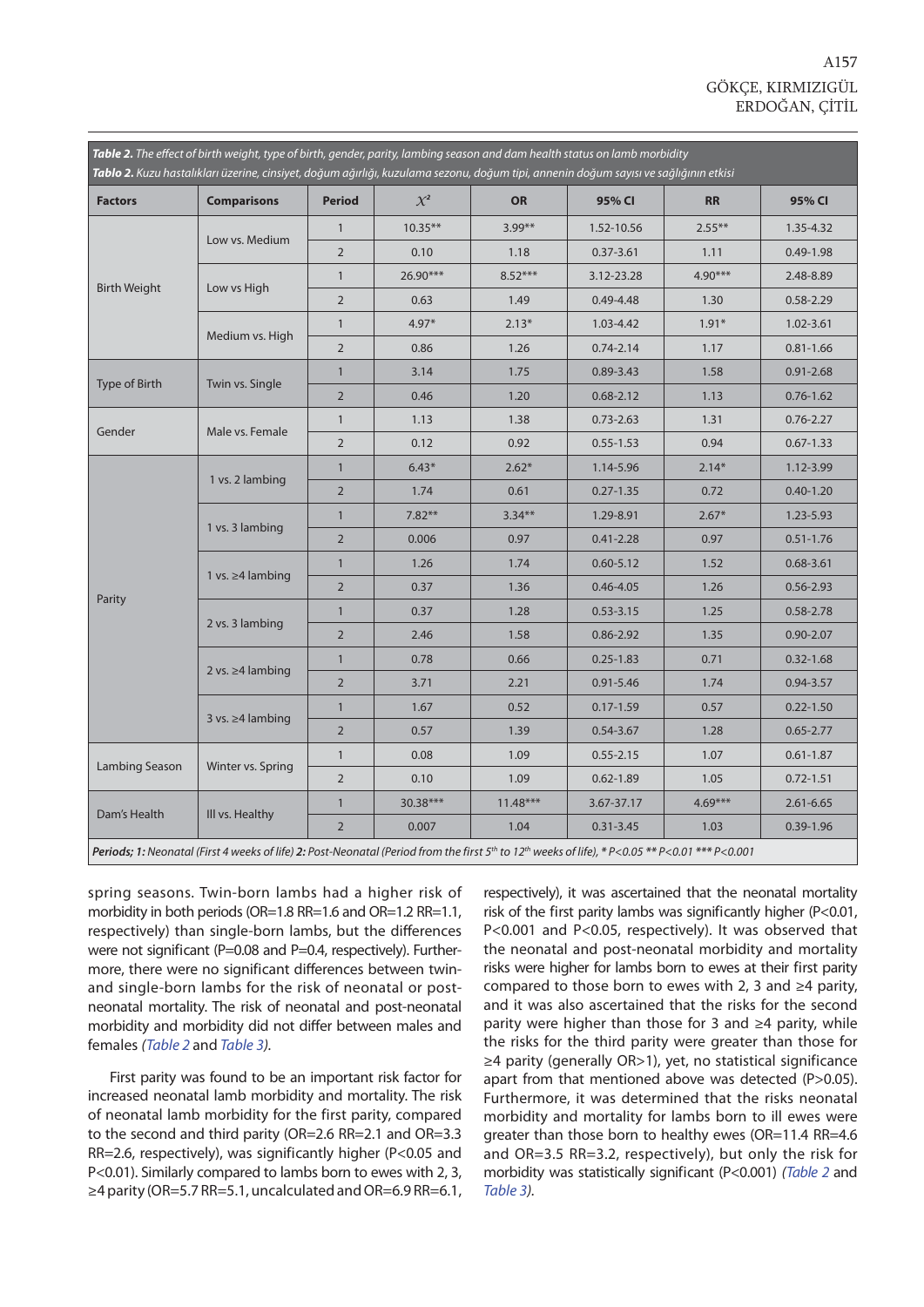<span id="page-5-0"></span>

| <b>Factors</b>      | <b>Comparisons</b>       | <b>Period</b>  | $\chi^2$   | <b>OR</b> | 95% CI         | <b>RR</b>                                                                                                                                                                                                                                                                                                                                                                                                                                       | 95% CI         |
|---------------------|--------------------------|----------------|------------|-----------|----------------|-------------------------------------------------------------------------------------------------------------------------------------------------------------------------------------------------------------------------------------------------------------------------------------------------------------------------------------------------------------------------------------------------------------------------------------------------|----------------|
| <b>Birth Weight</b> |                          | $\mathbf{1}$   | $32.47***$ | 30.00***  | 5.35-220.9     | 20.33***                                                                                                                                                                                                                                                                                                                                                                                                                                        | 4.47-133.9     |
|                     | Low vs. Medium           | $\overline{2}$ | 1.57       | 2.88      | 0.35-19.09     | 2.67                                                                                                                                                                                                                                                                                                                                                                                                                                            | 0.37-14.29     |
|                     |                          | $\mathbf{1}$   | $46.52***$ | 42.75***  | 7.66-313.1     | 28.83***                                                                                                                                                                                                                                                                                                                                                                                                                                        | 6.31-190.1     |
|                     | Low vs. High             | 2              | 1.77       | 2.93      | 0.38-17.59     | 2.71                                                                                                                                                                                                                                                                                                                                                                                                                                            | 0.39-12.83     |
|                     |                          | $\mathbf{1}$   | 0.13       | 1.43      | $0.14 - 14.36$ | 1.42                                                                                                                                                                                                                                                                                                                                                                                                                                            | 0.14-13.96     |
|                     | Medium vs. High          | 2              | 0.001      | 1.01      | $0.27 - 3.68$  | 1.01                                                                                                                                                                                                                                                                                                                                                                                                                                            | $0.28 - 3.49$  |
|                     |                          | $\mathbf{1}$   | 0.81       | 0.51      | $0.08 - 2.48$  | Table 3. The effect of birth weight, type of birth, gender, parity, lambing season and dam's health status on lamb mortality<br>Tablo 3. Kuzu ölümleri üzerine, cinsiyet, doğum ağırlığı, kuzulama sezonu, doğum tipi, anne doğum sayısı ve sağlığının etkisi<br>0.52<br>1.54<br>1.38<br>0.87<br>$5.07*$<br>1.45<br>$NC**$<br>1.96<br>$6.07*$<br>1.30<br><b>NC</b><br>1.35<br>1.19<br>0.90<br>0.00<br>0.66<br>$5.14***$<br>0.99<br>3.26<br>0.00 | $0.08 - 2.37$  |
| Type of Birth       | Twin vs. Single          | 2              | 0.63       | 1.57      | $0.44 - 5.34$  |                                                                                                                                                                                                                                                                                                                                                                                                                                                 | $0.45 - 4.87$  |
|                     |                          | $\mathbf{1}$   | 0.33       | 1.39      | $0.41 - 5.03$  |                                                                                                                                                                                                                                                                                                                                                                                                                                                 | $0.42 - 4.77$  |
| Gender              | Male vs. Female          | 2              | 0.07       | 0.87      | $0.26 - 2.83$  |                                                                                                                                                                                                                                                                                                                                                                                                                                                 | $0.28 - 2.71$  |
|                     | 1 vs. 2 lambing          | $\mathbf{1}$   | $9.31**$   | $5.78***$ | 1.48-24.14     |                                                                                                                                                                                                                                                                                                                                                                                                                                                 | 1.44-19.59     |
|                     |                          | $\overline{2}$ | 0.28       | 1.47      | $0.27 - 7.05$  |                                                                                                                                                                                                                                                                                                                                                                                                                                                 | $0.29 - 6.24$  |
|                     | 1 vs. 3 lambing          | $\mathbf{1}$   | $14.11***$ | $NC***$   | 2.76-NC        |                                                                                                                                                                                                                                                                                                                                                                                                                                                 | 2.59-NC        |
|                     |                          | $\overline{2}$ | 0.73       | 2.02      | $0.31 - 13.25$ |                                                                                                                                                                                                                                                                                                                                                                                                                                                 | 0.32-11.88     |
|                     |                          | $\mathbf{1}$   | $4.16*$    | $6.96*$   | 0.82-154.7     |                                                                                                                                                                                                                                                                                                                                                                                                                                                 | 0.83-129.3     |
|                     | 1 vs. $\geq 4$ lambing   | $\overline{2}$ | 0.09       | 1.33      | $0.16 - 12.01$ |                                                                                                                                                                                                                                                                                                                                                                                                                                                 | 0.18-10.98     |
| Parity              |                          | $\mathbf{1}$   | 2.66       | <b>NC</b> | $0.43 - NC$    |                                                                                                                                                                                                                                                                                                                                                                                                                                                 | $0.44 - NC$    |
|                     | 2 vs. 3 lambing          | $\overline{2}$ | 0.19       | 1.37      | $0.29 - 7.12$  |                                                                                                                                                                                                                                                                                                                                                                                                                                                 | $0.31 - 6.75$  |
|                     |                          | $\mathbf{1}$   | 0.03       | 1.20      | 0.12-29.09     |                                                                                                                                                                                                                                                                                                                                                                                                                                                 | $0.13 - 28.8$  |
|                     | 2 vs. $\geq$ 4 lambing   | $\overline{2}$ | 0.02       | 0.89      | $0.15 - 6.73$  |                                                                                                                                                                                                                                                                                                                                                                                                                                                 | $0.17 - 6.40$  |
|                     |                          | $\mathbf{1}$   | 2.21       | 0.00      | $0.00 - 7.94$  |                                                                                                                                                                                                                                                                                                                                                                                                                                                 | $0.00 - 7.87$  |
|                     | $3$ vs. $\geq 4$ lambing | 2              | 0.21       | 0.65      | $0.08 - 5.88$  |                                                                                                                                                                                                                                                                                                                                                                                                                                                 | $0.09 - 5.63$  |
|                     |                          | $\mathbf{1}$   | $9.6***$   | $5.56***$ | 1.51-22.08     |                                                                                                                                                                                                                                                                                                                                                                                                                                                 | 1.48-19.58     |
| Lambing Season      | Winter vs. Spring        | $\overline{2}$ | 0.00       | 0.98      | $0.25 - 3.55$  |                                                                                                                                                                                                                                                                                                                                                                                                                                                 | $0.26 - 3.32$  |
|                     |                          | $\mathbf{1}$   | 2.76       | 3.56      | 0.49-19.59     |                                                                                                                                                                                                                                                                                                                                                                                                                                                 | $0.51 - 13.49$ |
| Dam's Health        | III vs. Healthy          | $\overline{2}$ | 0.74       | 0.00      | $0.00 - 7.53$  |                                                                                                                                                                                                                                                                                                                                                                                                                                                 | $0.00 - 6.08$  |

# **DISCUSSION**

This study was carried out examine the effect of birth weight, gender, birth type, lambing season, and dam parity and health status on lamb morbidity and mortality during the first 12 weeks of life. This was the first detailed study for the determination of neonatal lamb morbidity and mortality and associated risk factors in a large number of lambs  $6$ . The mean morbidity and mortality rates ascertained in this study (7% and 10%, respectively) were lower than those reported by Gokce and Erdogan <sup>6</sup>. This difference might be attributed to different farm management programs. Farm management and particularly feeding programs, have a major effect on certain parameters including birth weight. The main causes of neonatal morbidity and mortality were found to be similar to those reported by Gokce and Erdogan<sup>6</sup>.

In the present study, lamb birth weight was a significant risk factor, as lambs with low birth weight had a greater risk of mortality and morbidity, compared to those with medium or high birth weights. This, in general, is in agreement with previous reports [8,9,18,22-25](#page-7-0). It has previously been reported that lambs with a birth weight ≤3 kg have a significantly greater risk of mortality <sup>[16](#page-7-0),26</sup>. Khan et al.<sup>16</sup>, hypothesized that lambs with low birth weight, being physically weak, were unable to suckle sufficient amounts of colostrum as a result the IgG concentration in their serum remained low, which might have led to an increased mortality and hypothermia in these lambs. Similarly, other researchers also argued that, lamb survival depends on good preferable weight and an adequate colostrum intake <sup>2,27</sup>. This was confirmed in the present study, in where the mortality rate of lambs, with birth weights less than 3 kg, was higher than those having birth weights greater than 3 kg. The authors of the present study also found that, the serum IgG level of lambs with low birth weights (≤3 kg) was lower than the lambs born at medium (>3 to  $\leq$ 4 kg) or high ( $>4$  kg) birth weights <sup>28</sup>. Apart from being a source of immunoglobulins, colostrum is also a major source of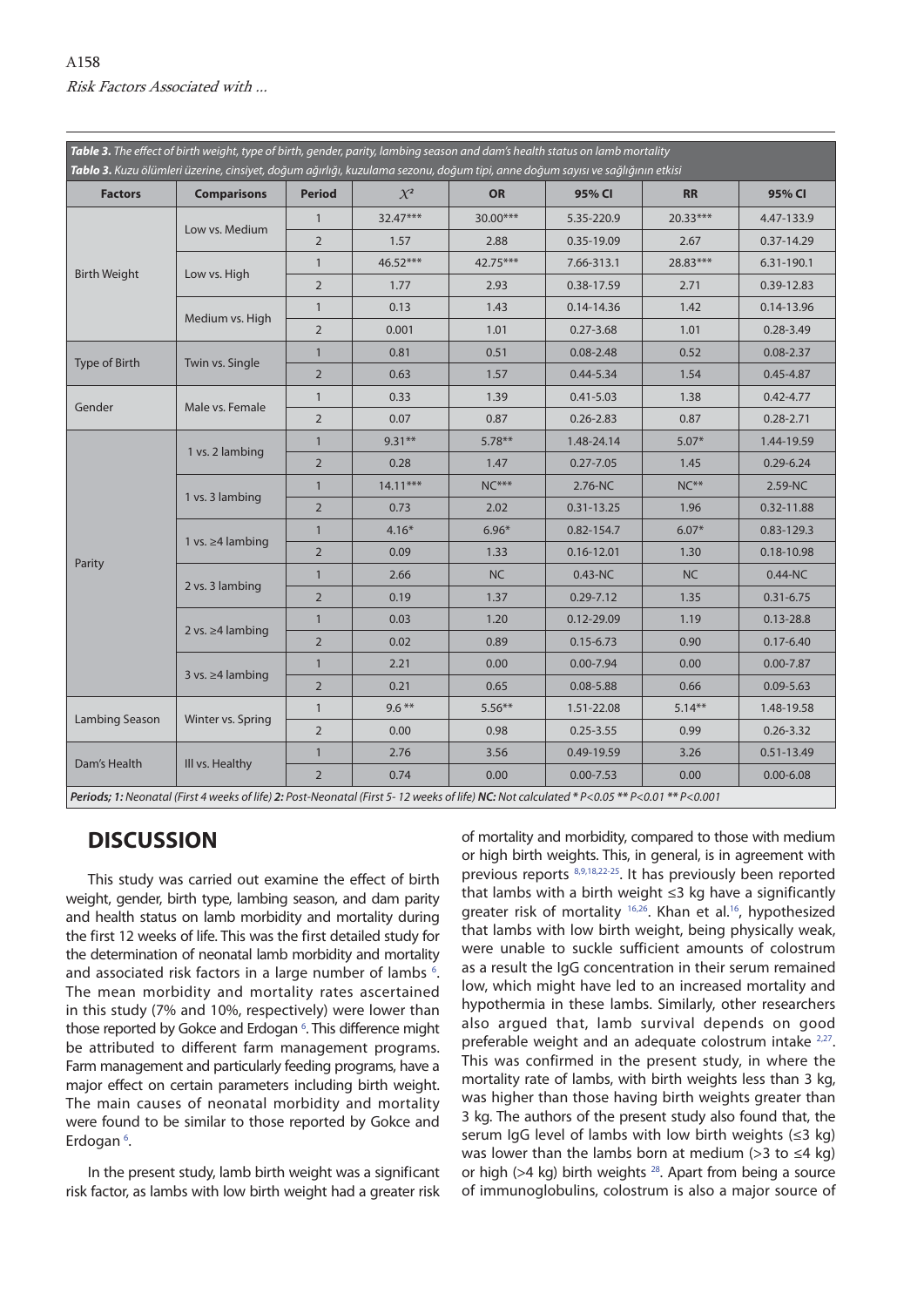energy. Lambs born at a low birth weight rapidly consume their body energy reserves and eventually, may die due to hypothermia if not able to suckle enough colostrum [18,29.](#page-7-0) In this respect, the implementation of management programmes targeted at increasing lamb birth weight (i.e. sufficient concentrate feed intake by ewes in the last trimester of pregnancy), as well as the observation of animals during the lambing season so that the timely contact of lambs born at low birth weight is ensured with their dams (the housing of the lamb and dam in the same paddock, etc.) as strong lamb-dam interaction results in both colostrums production and colotrum intake in lambs and the control of body temperature with an aim to prevent hypothermia (adequate and early intake of colostrum by the lamb, treatment with glucose, enabling of drying of the animal etc.) are considered as important factors in the survival of lamb[s 18,22,26,29-31.](#page-7-0) Factors that have effect on birth weight include birth type and gender of lambs, prenatal nutrition, health status, parity and placental size of dam as well as foetal genotype [18,26,28,30](#page-7-0) therefore, measures aimed at increasing birth weight should address these factors especially at last trimester of gestation.

In the present study, a significantly higher proportion of lambs dead in the neonatal period during the winter season. Lambs born in the period from December to February were about 5 times more likely to die than were lambs born in the period from March to May. This may be linked to high stocking density or overcrowding, climate and weather conditions, as well as to the high infection potential in the winter season resulting from the accumulation of manure and contaminated bedding. This result is in line with some previous investigations <sup>22,32,33</sup>. Previous studies have pointed out to the fact that environ-mental conditions arising from harsh climate (cold, wind, rain), together with poor management, increase losses <sup>6,22,33</sup>. However, an insignificant effect of birth season on mortality rate was reported by Turkson and Sualisu<sup>8</sup>, Mandal et al.<sup>34</sup>, and Piwczynski et al.<sup>35</sup>. Severe cold weather can stress lambs, increasing their energy requirements by 500 percent, and the depletion of their energy reserves where in particularly lambs born at low birth weight susceptible to cold stress, starvation and disease exposure <sup>2,4</sup>.

The odds of death or disease during the neonatal and post-neonatal periods did not differ significantly between the genders in this study. This finding is in line with previous reports obtained for the first three months of life [7,8,16,22,34,35.](#page-7-0) As the birth weight of male lambs is expected higher, males are considered to be born physically stronger and to have greater advantage with regards to protection from diseases and the development of passive immunity. Thus, morbidity and mortality rates of male lambs are expected to be lower than those of female lambs. Aksakal et al.<sup>36</sup>, having studied the Awassi breed, observed higher mortality rates in female lambs. However, some studies reported that, male lambs displayed higher mortality than females, particularly after the first three months of life [2,8,9,13,33,34.](#page-7-0) This is attributed to dystocia caused by male lambs as they are usually born heavier and the advantage of female lambs to recognize their dams when compared to their male counterparts [15,22,26,30.](#page-7-0) Similarly, Nash et al[.15,](#page-7-0) suggested that the gender variation observed in mortality, with females and castrated males having similar and lower risk, could reflect the effect of male hormones on immune function.

In the present study, an insignificant statistical relationship was observed for mortality rates between single- and twin-born lambs, which is in agreement with the results of Turkson and Sualisu <sup>8</sup>[,](#page-7-0) Turkson <sup>37</sup>, Mandal et al.<sup>34</sup> and Yapi et al.<sup>7</sup>. However, the twin-born lambs were observed to be confronted with multiple disadvantages, including reduced low birth weight  $18,28,35$ , increased exposure to mismothering, more difficult access to udders, competition for access to feed, inadequate suckling of colostrum or milk [1,2,9,18,29,35,36.](#page-7-0) Nevertheless, in the present study, the association of birth type was marginal with only neonatal morbidity ( $P = 0.07$ ). Similarly, mortality in twin-born lambs in the two periods were not significantly different from those in single-born lambs. Twinning slightly increased the risk of mortality in the post-neonatal period, but this difference was statistically insignificant. This result was similar to that reported by Turkson and Saualisu  $8$  and that reported by Nash et al.<sup>[2](#page-7-0)</sup>. However, some studies  $1,2$ argued that multiple births increased the risk of neonatal or perinatal (first week of life) mortality.

Parity has a significant effect on neonatal lamb morbidity and mortality and this finding is in agreement with previous literature reports [9,15,16,25,30,34,36.](#page-7-0) In the present study, the risk of neonatal mortality and morbidity tended to be higher for the first parity compared to ewes that had given birth before. This was attributed to primiparous dams producing less and low quality colostrum/milk and displaying poor mothering ability (mismothering). Primiparous ewes show impairments in the expression of maternal behaviour when compared to multiparous ewes <sup>31</sup>. Additionally, the first parity is characterized by a lower lamb birth weight and poor postnatal vigour compared to second and further births [15,18,28,30,31,34,38](#page-7-0). Furthermore, lambs born to primiparous ewes display slower neonatal behavioural progress (i.e. standing up and reaching the udder), compared to lambs born to more experienced multiparous ewe[s 30,31.](#page-7-0) These factors increase either the risk of hypothermia and failure of passive immunity transfer or susceptibility to infection in lambs suffering from malnutrition born to primiparous ewes. The present study also observed that the poor health status of ewes increases both the rate and risk of neonatal morbidity and mortality in lambs. This could be explained with the insufficient production of colostrum or milk and the poor mothering ability observed in these ewes <sup>25,29,39</sup>. Consequently, the risk of morbidity and mortality increased in their lambs.

The present investigation revealed some important